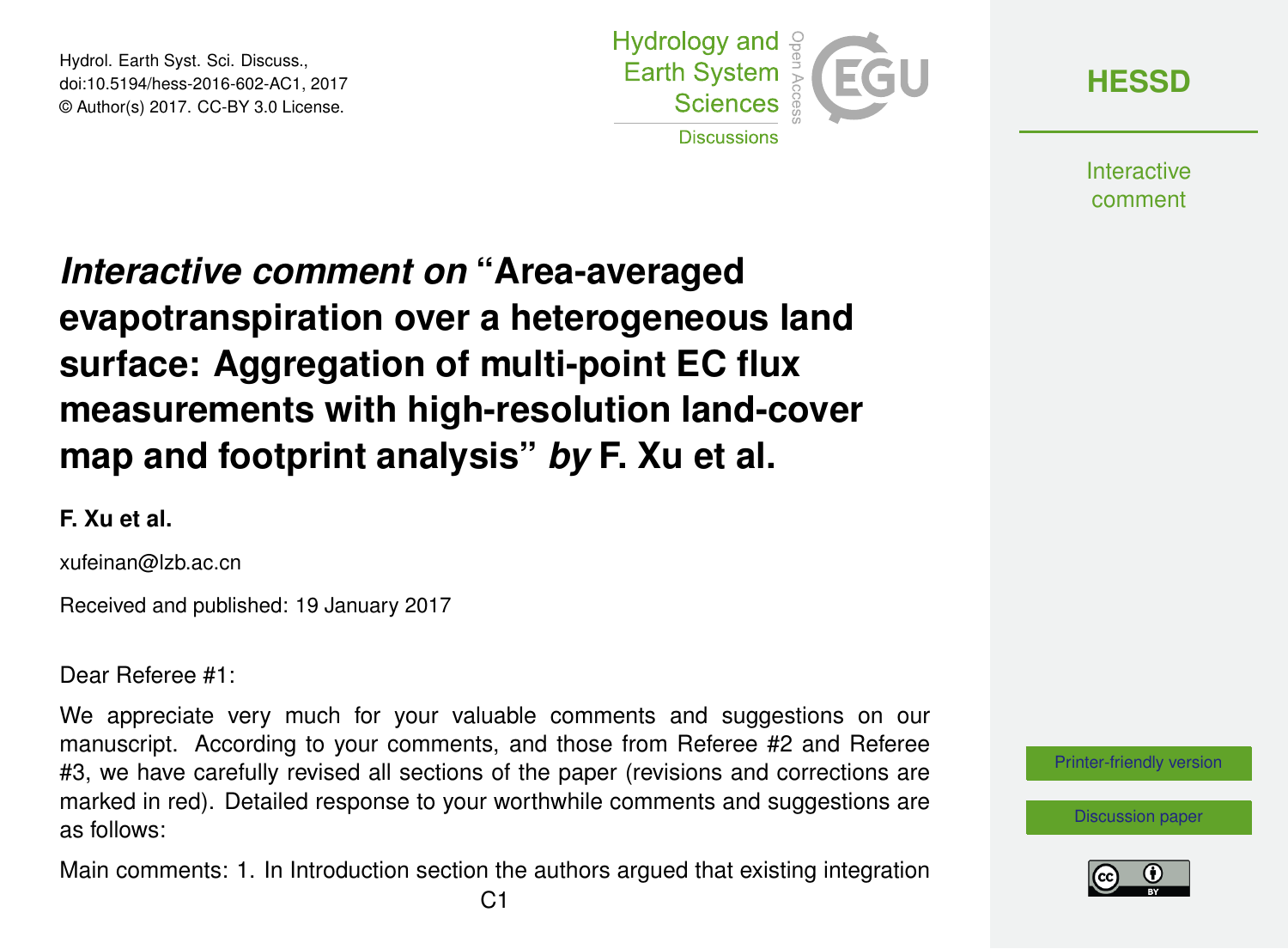schemes often assume local flux measures area representative of an individual surface cover and thus result in errors. However, the paper did not explicitly address the issue with the data they used. The reviewer would like to see clearly to what extent and under what conditions the assumption may produce the error.

Response: Thanks for your valuable comments. The three aggregation methods, particularly the simple arithmetic and/or the area-weighted method used before, are based on individual surface types, without high resolution land-use classification and fine footprint analysis. We have revised the relevant section in "Introduction" and believe a better result would be achieved based on present integration method.

2. While EC and LAS measures are valuable for large-scale ET estimation, they have measurement errors, either systematic or random. The errors are mixed or propagated into aggregated ET values. Are the measurement errors large or smaller than the ET differences due to spatial heterogeneity? A careful analysis between EC, LAS and spatial heterogeneity with the matrix flux data would provide valuable insights into the issue which is puzzling for many years.

Response: Yes, both EC and LAS have measurement errors, either systematic or random. For the ECs used in our data analysis (the HiWATER) we have tried to reduce the systematic errors to a minimum with a pre-observation intercomparison (Xu et al., 2013 JGR) and careful maintenance during the observation. The random errors were also analyzed via a separate research (Wang et al., 2015, IEEE GRSL), which can be minimized in an ensemble average. As for the LASs used in HiWATER, major errors are from their data processing processes, for instance, the Bowen-ratio correction problem particularly for observations over Oasis. We have also tried our best to minimize them mainly through intercomparisons with fluxes from EC. All these uncertainties are minor when we compared with the spatial heterogeneity of our study area, especially, the large differences among the four kinds of land-use. We have added some descriptions on data quality and uncertainty of the EC and LAS measurements in our study in Section 2.2.1.

## **[HESSD](http://www.hydrol-earth-syst-sci-discuss.net/)**

**Interactive** comment

[Printer-friendly version](http://www.hydrol-earth-syst-sci-discuss.net/hess-2016-602/hess-2016-602-AC1-print.pdf)

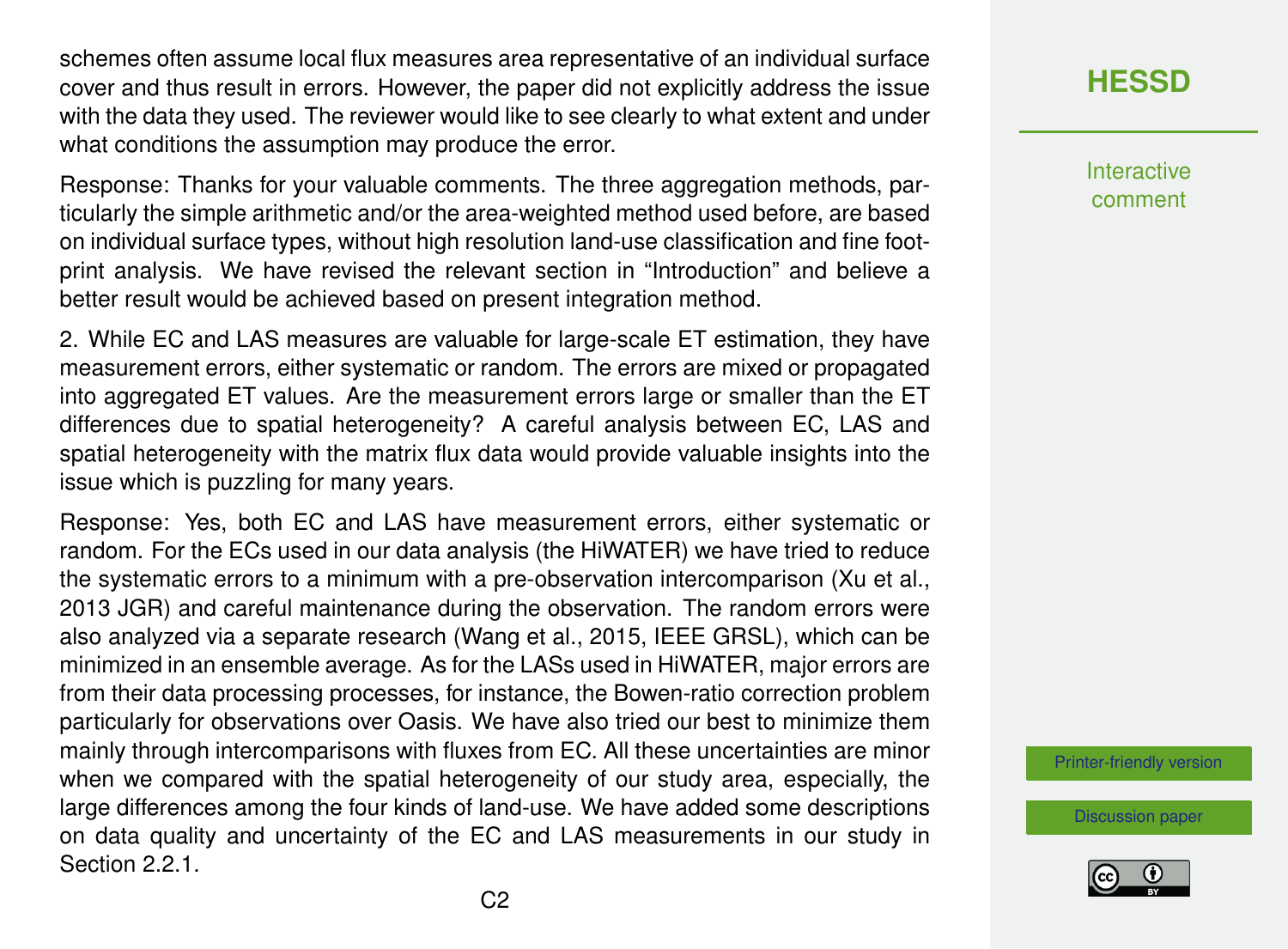3. Section 4.4 seems not closely relevant to the aggregation topics addressed in the paper. Neither the ET estimates can be validated over the study area as a whole. It is better to remove it from the text.

Response: We are sorry for our unclear statements in section 4.4. We have removed irrelevant information including the comparison with P-M ET products. The statements in the entire section have been re-written.

Specific comments:

Abstract: Page 1 line 20-23: it does not provide any new for audience.

Response: Accepted: Line 20-23 are deleted.

1. Introduction Page 2 line 13: earth - > Earth Page 3 line 2-3: remove one of "remote sensing" Page 3 line 8: there is - > there may be

Response: Accepted.

Page 4 line 9: a nice statement on representativeness of flux measures over individual surface covers. However, the present version failed to explicitly address the assumption in Results and Discussion.

Response: Thanks for your comments. We have added some statements in Section 4, Results and Discussion, to address the assumption explicitly.

Page 5 line 1-2: "disaggregation approach has not been fully investigated" does not absolutely mean it deserve investigation. Please state it more clearly.

Response: We have improved the statements in this section more clearly.

2. Study sites and data Page 6 line 14: two days only? Are they representative or enough to get conclusions that are general?

Response: The two clear days we selected for analysis, 29 to 30 June 2012, are typical (due to the weather, surface status, and extended observations such as aircraft remote **Interactive** comment

[Printer-friendly version](http://www.hydrol-earth-syst-sci-discuss.net/hess-2016-602/hess-2016-602-AC1-print.pdf)

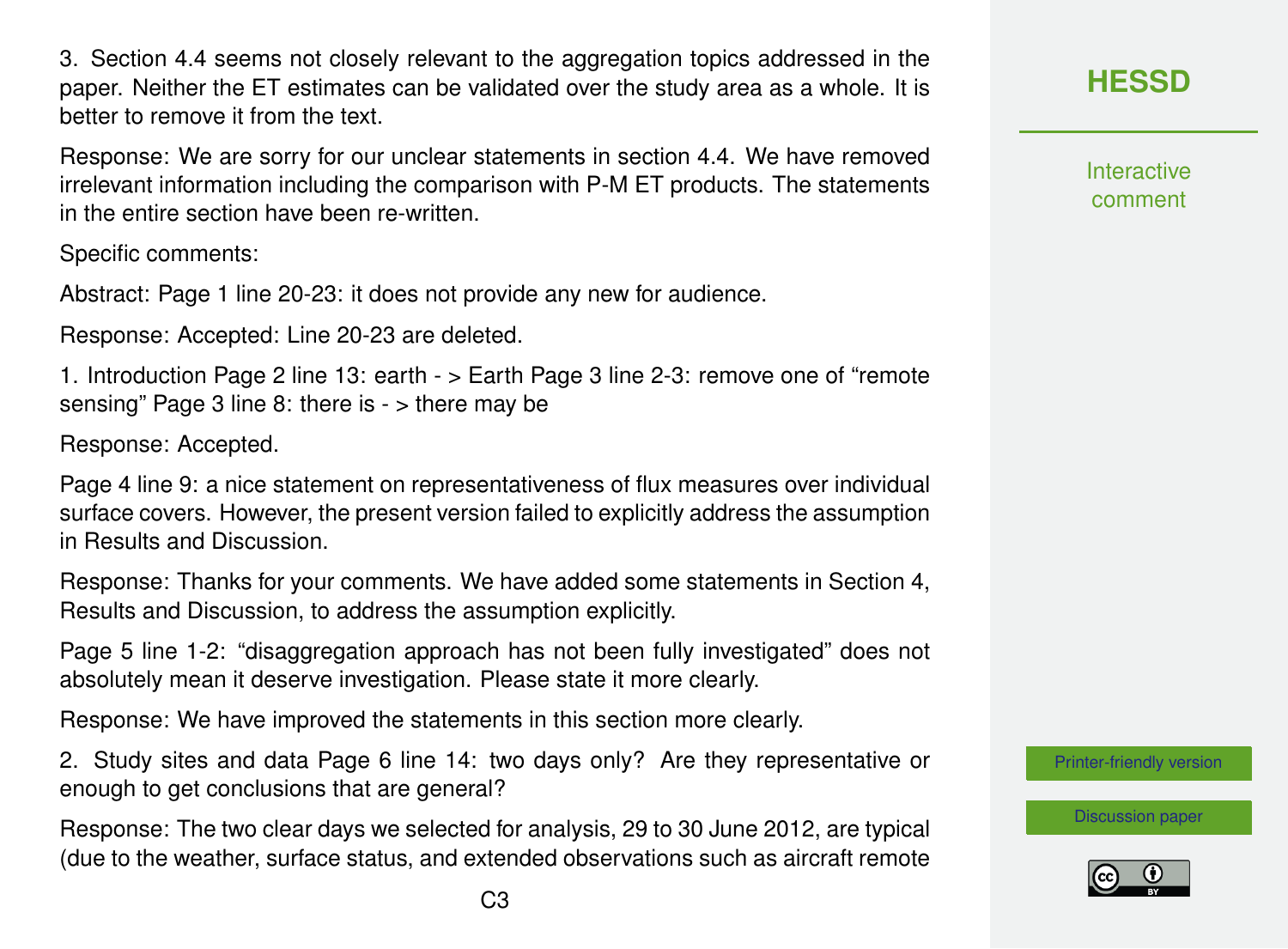sensing) and representative for the general conclusions we got. Actually, we have applied the same flux aggregation method for other periods, such as the 6 days from 9 July to 14 July 2012. Figure 1 (attached below, similarly hereinafter) shows the daily ET for four land covers derived. Figure 2 describes the area-averaged daily ET over the study area. All the areal ET and its disaggregation to individual land types are similar to those of the two clear days analyzed.

Page 6 line 16: Please state the last time the irrigation done.

Response: We have added the last irrigation time in the revised manuscript.

Page 7 line 16: It would be better to use local time. Otherwise, explicitly state the time difference to Beijing time.

Response: The time difference between local time and Beijing Standard Time is approximately +1 h 18 min. This has been added explicitly in the revision.

There are many places throughout the paper with mixture use of "remotely sensed", "remote-sensing", "remote-sensing based", "satellite-based", etc.

Response: We have unified the use of "remote sensing" throughout the revised paper.

3. Methodology

Page 9 line 8: add a reference here for footprint model.

Response: A reference has been added: Leclerc, M. Y., and Foken, T.: Footprints in Micrometeorology and Ecology, Springer, Heidelberg, New York, Dordrecht, London, XIX, 239 pp., 2014

Page 9 line 11: remove "The". There are many places with misuse of "the" or "a/an"

Response: Accepted. Other places with misuse of "the" or "a/an" have also been checked.

Page 11 line 10: what the mean of "footprint climatology function"?

**[HESSD](http://www.hydrol-earth-syst-sci-discuss.net/)**

**Interactive** comment

[Printer-friendly version](http://www.hydrol-earth-syst-sci-discuss.net/hess-2016-602/hess-2016-602-AC1-print.pdf)

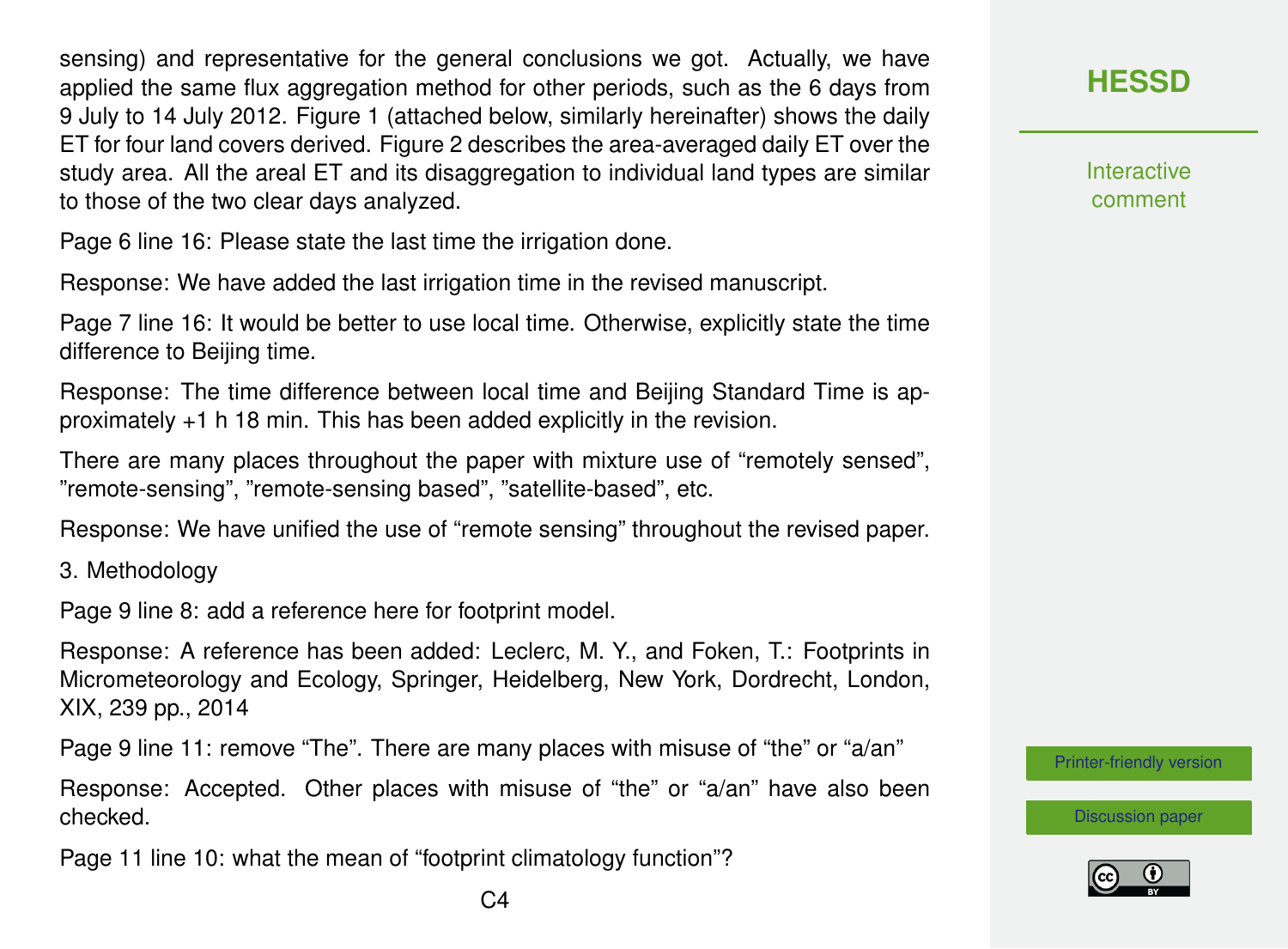Response: We have revised the "footprint climatology function" as "the weighted footprint climatology". Its meaning is clearly shown with Eq. (8).

Page12 line 23: framework -> data processing flow.

Response: Accepted.

4. Results and discussion Page 12 line 17-19: remove the paragraph. It is useless here.

Response: Accepted.

Please use W/m2 instead of mm/day throughout the paper.

Response: We have unified the flux unit from mm/d to W/m2 in Section 4.1. However, in discussing the daily ET in Section 4.4 we still use mm/d as in usual applications.

Page 13 line 13: how about other period? Do the differences change with different periods?

Response: The differences among all maize sites change slightly during the maize grown period. For example, Fig. 3 shows the daily variation of the three major fluxes from 9 July to 14 July 2012. The standard deviations of all maize sites are also shown. All features are about the same as the two days analyzed. We have added some relevant statements in the revised paper.

Page 16 line 16-page 17 line 10: remove the text that describes regional ET over the study area as a whole. It provides no support for the scientific issues addressed.

Response: The major objective of this study is to refine an aggregation method for area averaged fluxes based on our unique, comprehensive dataset of the HiWATER. The results are also useful for the water balance study extended to the whole Heihe River basin. So the results of regional ET over the study area are still kept in Section 4.4. Of course, some irrelevant parts are deleted according to the comments of yours and other two referees.

**Interactive** comment

[Printer-friendly version](http://www.hydrol-earth-syst-sci-discuss.net/hess-2016-602/hess-2016-602-AC1-print.pdf)

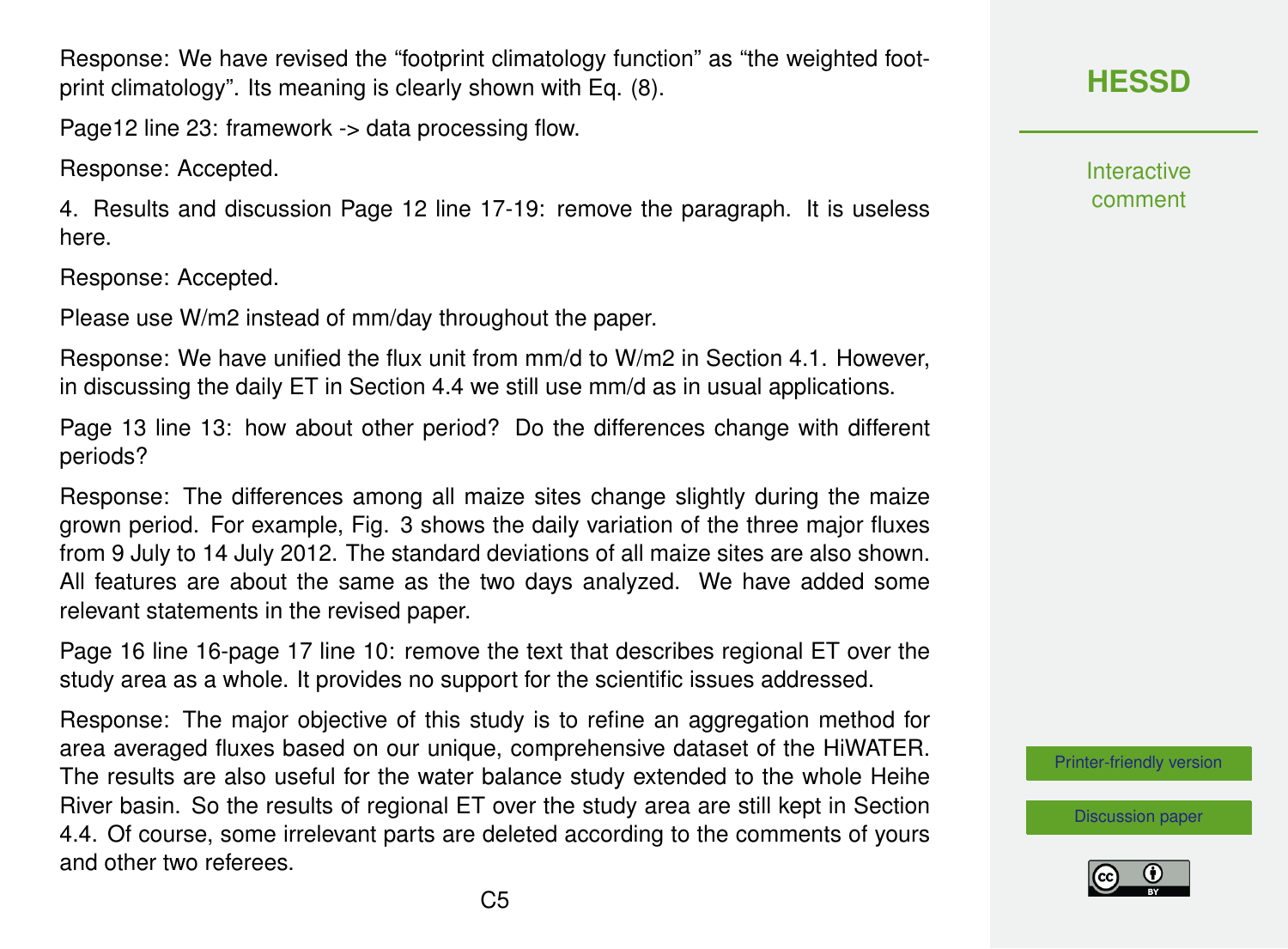Thank you very much again for your valuable comments and suggestions on our manuscript. The revised manuscript is attached as supplement.

Sincerely yours, Feinan Xu Email: xufeinan@lzb.ac.cn

PS. After revising our manuscript and finishing the above responses to you, yesterday, we received the comments from Prof. Thomas Foken (as Referee #4). Some important revisions would be needed based on his comments. A new version might be uploaded within two weeks.

Corresponding author: Weizhen Wang, weizhen@lzb.ac.cn; Northwest Institute of Eco-Environment and Resources, Chinese Academy of Sciences, 320 Donggang west road, Lanzhou, Gansu, 730000, China.

Please also note the supplement to this comment: [http://www.hydrol-earth-syst-sci-discuss.net/hess-2016-602/hess-2016-602-AC1](http://www.hydrol-earth-syst-sci-discuss.net/hess-2016-602/hess-2016-602-AC1-supplement.pdf) [supplement.pdf](http://www.hydrol-earth-syst-sci-discuss.net/hess-2016-602/hess-2016-602-AC1-supplement.pdf)

Interactive comment on Hydrol. Earth Syst. Sci. Discuss., doi:10.5194/hess-2016-602, 2016.

**[HESSD](http://www.hydrol-earth-syst-sci-discuss.net/)**

Interactive comment

[Printer-friendly version](http://www.hydrol-earth-syst-sci-discuss.net/hess-2016-602/hess-2016-602-AC1-print.pdf)

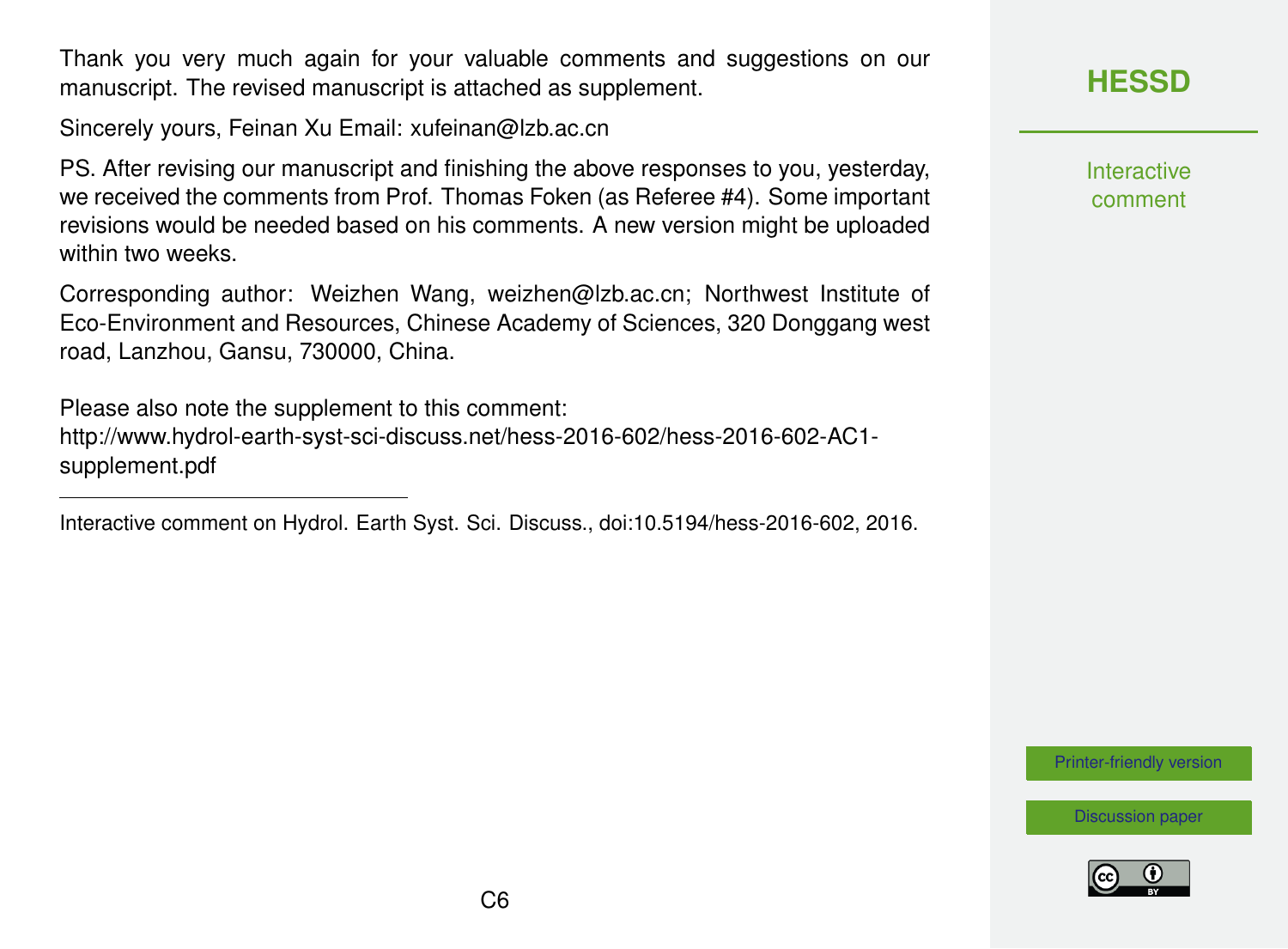# **[HESSD](http://www.hydrol-earth-syst-sci-discuss.net/)**

Interactive comment



**Fig. 1.** EC dis-aggregated daily ET for each land covers from 9 to 14 July 2012

[Printer-friendly version](http://www.hydrol-earth-syst-sci-discuss.net/hess-2016-602/hess-2016-602-AC1-print.pdf)

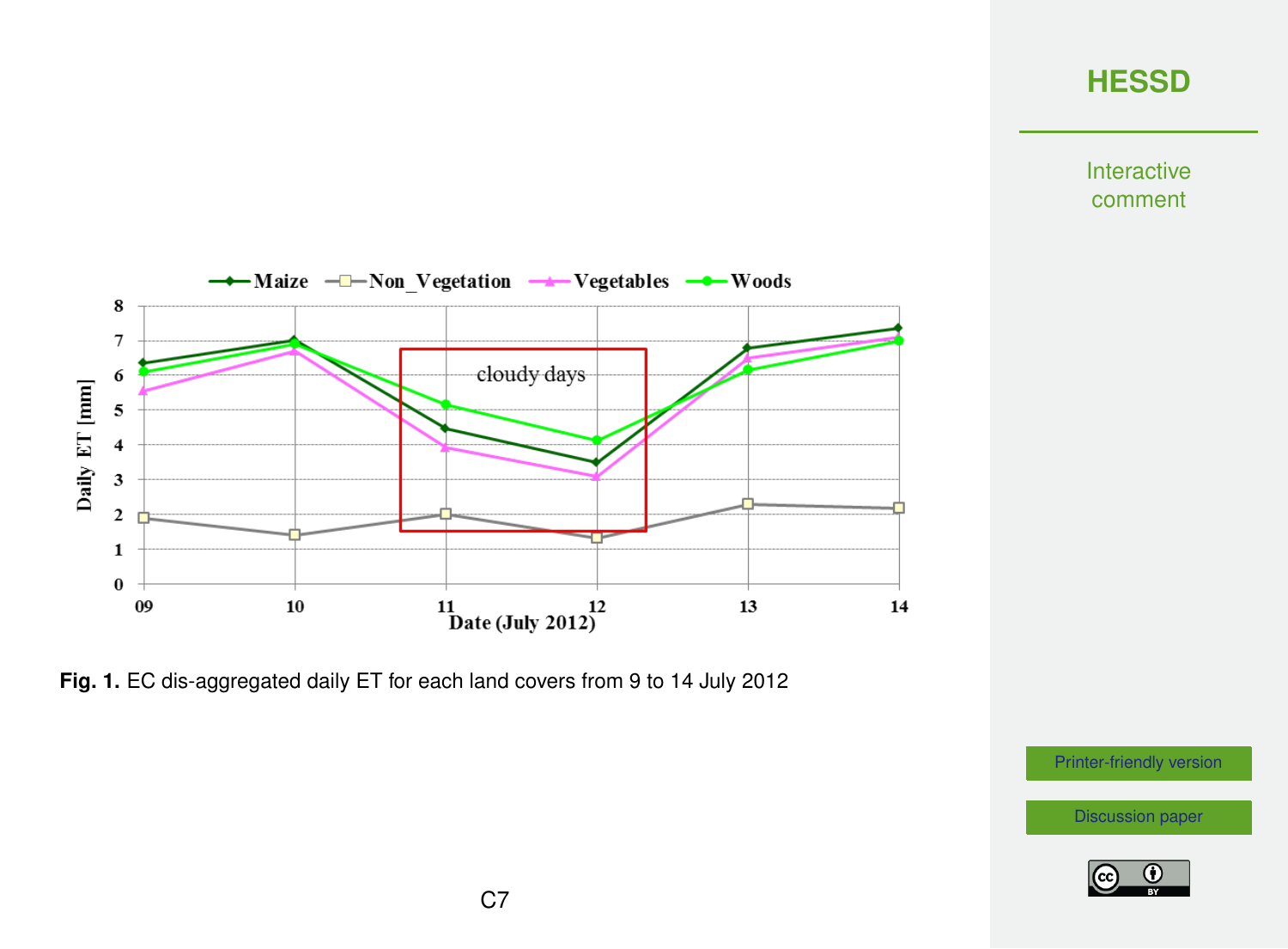

Interactive comment





[Printer-friendly version](http://www.hydrol-earth-syst-sci-discuss.net/hess-2016-602/hess-2016-602-AC1-print.pdf)